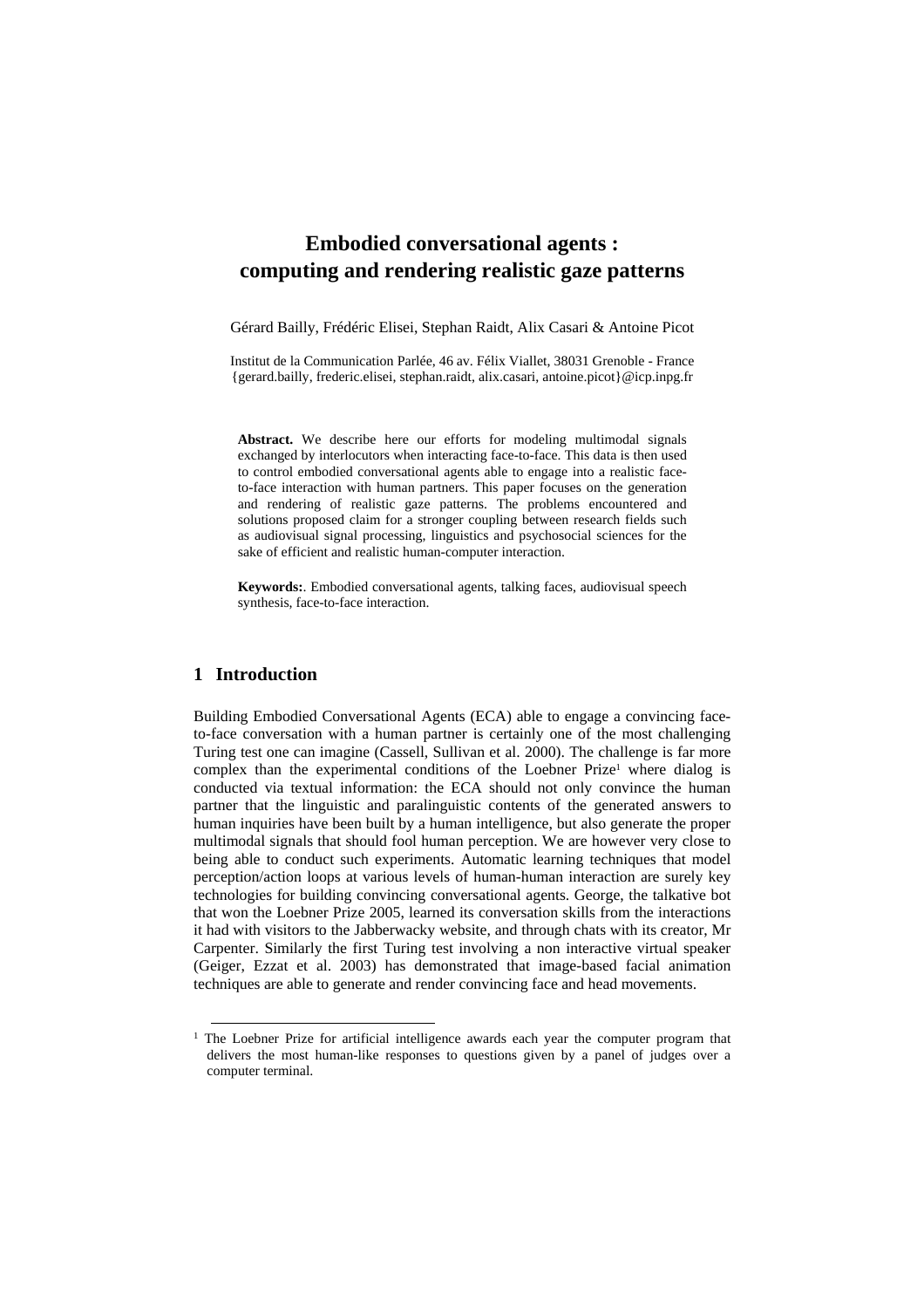Combining a pertinent dialog management with convincing videorealistic animation is still not sufficient to reach a real sense of presence (Riva, Davide et al. 2003). The sense of "being there" requires the featuring of basic components of situated face-toface communication such as mixed initiative, back channeling, turn taking management, etc. The interaction requires a detailed scene analysis and a control loop that knows about the rules of social interaction: the analysis and comprehension of an embodied interaction is deeply grounded in our senses and actuators and we do have strong expectations on how dialogic information is encoded into multimodal signals.

Appropriate interaction loops have thus to be implemented. They have to synchronize at least two different perception/action loops. On the one hand there are lowfrequency dialogic loops. They require analysis, comprehension and synthesis of dialog acts with time scales of the order of a few utterances. On the other hand there are interaction loops of higher frequency. These include the prompt reactions to exogenous stimuli such as sudden events arising in the environments or eye saccades of the interlocutor. The YTTM model (Thórisson 2002) of turn-taking possesses three layered feedback loops (reactive, process control and content). Content and reactive loops correspond to the two loops previously sketched. The intermediate process control loop is responsible for the willful control of the social interaction (starts and stops, breaks, back-channeling, etc). In all interaction models, information- and signal-driven interactions should then be coupled to guarantee efficiency, believability, trustfulness and user-friendliness of the information retrieval.

We describe here part of our efforts for designing virtual ECAs that are sensitive to the environment (virtual and real) in which they interact with human partners. We focus here on the control of eye gaze. We describe the multiple scientific and technological challenges we face, the solutions that have been proposed in the literature and the ones we have implemented and tested.



**Figure 1: Face-to-face interaction: (a) gaming with an ECA; (b) studying human gaze patterns; (c) our ECA mounted on the Rackham mobile robot at the Space city in Toulouse – France (Clodic, Fleury et al. 2006). Copyright CNRS for (a) and (b).** 

#### **2 Gaze and mutual gaze patterns.**

The sampling process with which the eye explores the field of sight consists of fixations, smooth pursuits and saccades. Saccades are the rapid eye movements (approx. 25-40ms duration) with which the high-resolution central field (the fovea) is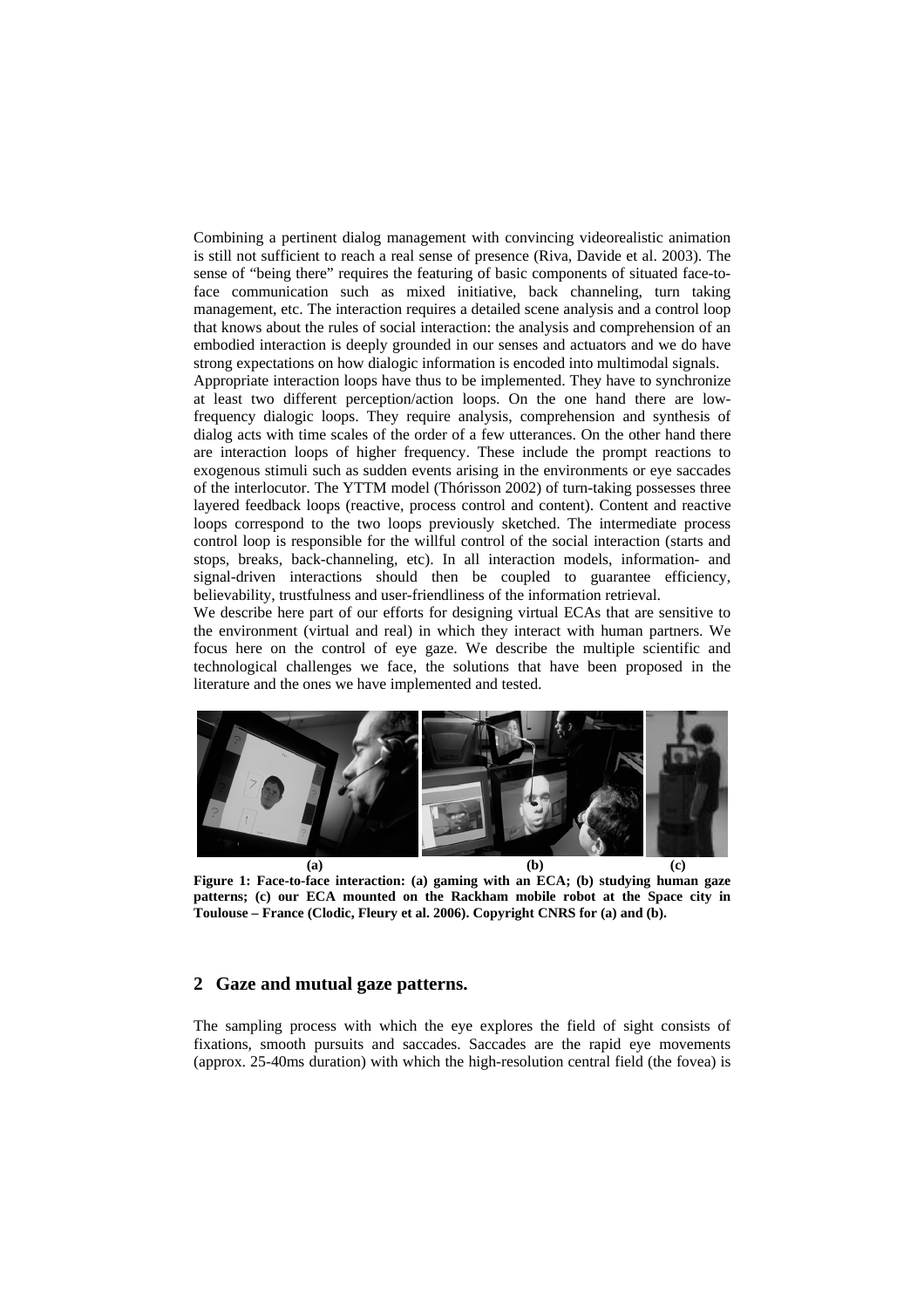pointed to the area of interest. Fixations (and slow eye movements) of relatively long duration (300ms) enable the visual system to analyze that area (e.g. identify objects or humans). They are characterized by microsaccades that compensate for retinal adaptation. Functionally these two components correspond to two complementary visual streams, a 'where'- and a 'what'-stream (Grossberg 2003). The 'what'-stream is responsible for object recognition, the 'where'-stream localises where these objects and events are. The 'what'-stream is assumed to be allocentric, i.e. object centered, whereas the 'where'-stream is egocentric, i.e. observer centered. An additional mechanism, called smooth pursuit, locks slowly moving interest points in the fovea.

Scrutinizing a scene (either a static picture or a video) is more complicated than just moving from one salient feature of the scene to the next. Perceptual salience is not the only determinant of interest. The cognitive demand of the scrutinizing task has a striking impact on the human audiovisual analysis of scenes and their interpretation. Yarbus (1967) showed notably that eye gaze patterns are influenced by the instructions given to the observer during the examination of pictures. Similarly Vatikiotis-Bateson et al (1998) showed that eye gaze patterns of perceivers during audiovisual speech perception are influenced both by environmental conditions (audio signal-to-noise ratio) and by the recognition task (identification of phonetic segments vs. the sentence's modality). Attention is also essential. As an example the work of Simons and Chabris (1999) suggests that attention is essential to consciously perceive any aspect of a scene. Major changes to objects or scenes may be ignored ('change blindness') and objects may even not be perceived ('attentional blindness') if they are not in our focus of attention.

Finally, eye gaze is an essential component of face-to-face interaction. Eyes constitute a very special stimulus in a visual scene. Gaze and eye-contact are important cues for the development of social activity and speech acquisition (Carpenter and Tomasello 2000): theories of mind2 (Scassellati 2001) rely on the ability of computing eye direction of others. In conversation, gaze is involved in the regulation of turn taking, accentuation and organization of discourse (Argyle and Cook 1976; Kendon 1967). We are also very sensitive to the gaze of others when directed towards objects of interest within our field of view or even outside (Pourtois, Sander et al. 2004). In the Posner cueing paradigm (1980), observers' performance in detecting a target is typically quicker in trials in which the target is present at the location indicated by a former visual cue than in trials in which the target appears at the uncued location. The outstanding prominence of the human face in this respect was shown by Langton et al. (1999; 2000). Driver et al. (1999) have shown that a concomitant eye gaze also speeds reaction time.

The data presented so far show that gaze control is a complex cognitive activity that not only depends on the environment – that of course includes others – but also on our own cognitive demands.

<sup>&</sup>lt;sup>2</sup> The ability to understand that others have beliefs, desires and intentions that are different from one's own (Baron-Cohen, Leslie et al. 1985; Premack and Woodruff 1978)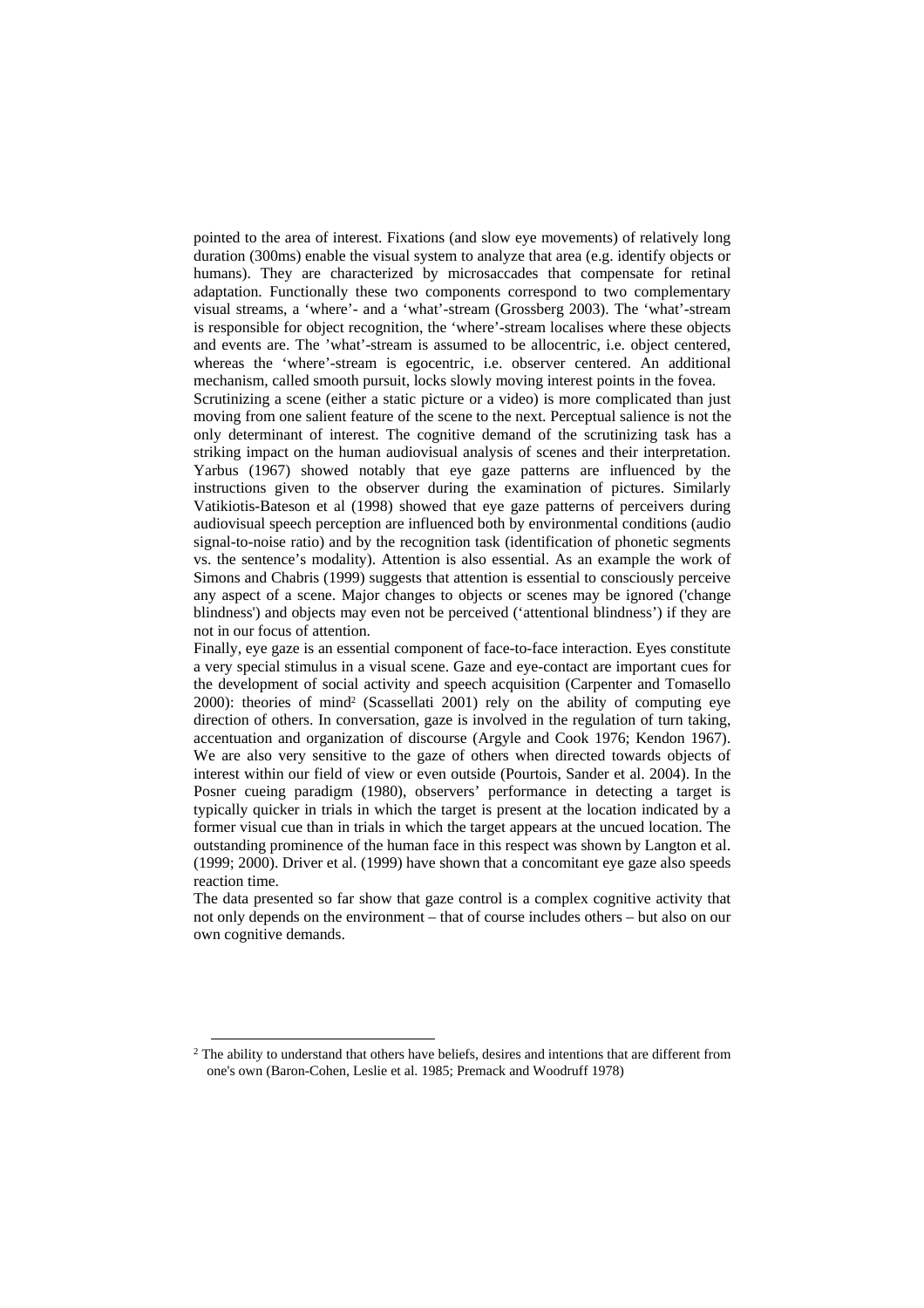#### **3 Computational models for the observation of natural scenes**

Most robots incorporate a computational model for observing their environment. Mobile robots use the results for planning displacements and avoid obstacles. Anthropoid robots embed cameras at eyes location and the movements that are necessary for controlling their field of view informs indirectly human partners on their focus of interest. Most sociable anthropoid robots control gaze for communication needs: robots constructed by the Humanoid Robotics Group at the MIT Artificial Intelligence Laboratory have been designed to mimic the sensory and motor capabilities of the human system. The robots should be able to detect stimuli that humans find relevant, should be able to respond to stimuli in a human-like manner. The first computational theory of mind built by Scassellati (Scassellati 2001) was already incorporating a complex control of eye gaze et neck movements for pointing and signalling shared visual attention. Robita developed at Waseda University (Matsusaka, Tojo et al. 2003) points to objects and regulates turn taking in group conversation by gaze direction.



**Figure 2: Models for observing natural scenes. Left: eye saccades of the ECA developed by Itty et al (Itti, Dhavale et al. 2003) are sequenced by points of interest computed from a video input. Right: Sun (Sun 2003) uses a multiscale segmentation to scrutinize an image by successive zoom-ins and -outs.** 

Most gaze control strategies for ECA are more elementary. When no contextual audiovisual stimuli are available (e.g. for web-based ECA), the basic strategy consists in globally reproducing blinks and gaze paths learnt by statistical models from human data (Lee, Badler et al. 2002). Attempts to regulate an ECA gaze from video input are quite recent: Itti et al  $(2003)$  propose a visual attention system that drives the eye gaze of an ECA from natural visual scenes. This system consists in computing three maps: (a) a saliency map, a bottom-up path that computes a global saliency for each pixel of the current image that combines color, orientation and flow cues; (b) a pertinence map, a top-down path that modulates the saliency map according to cognitive demands (e.g. follow white objects… that may cause attention blindness to events connected to darker areas of the scene), and (c) an attention map that is responsible with the observation strategy that switches between the successive points of interest.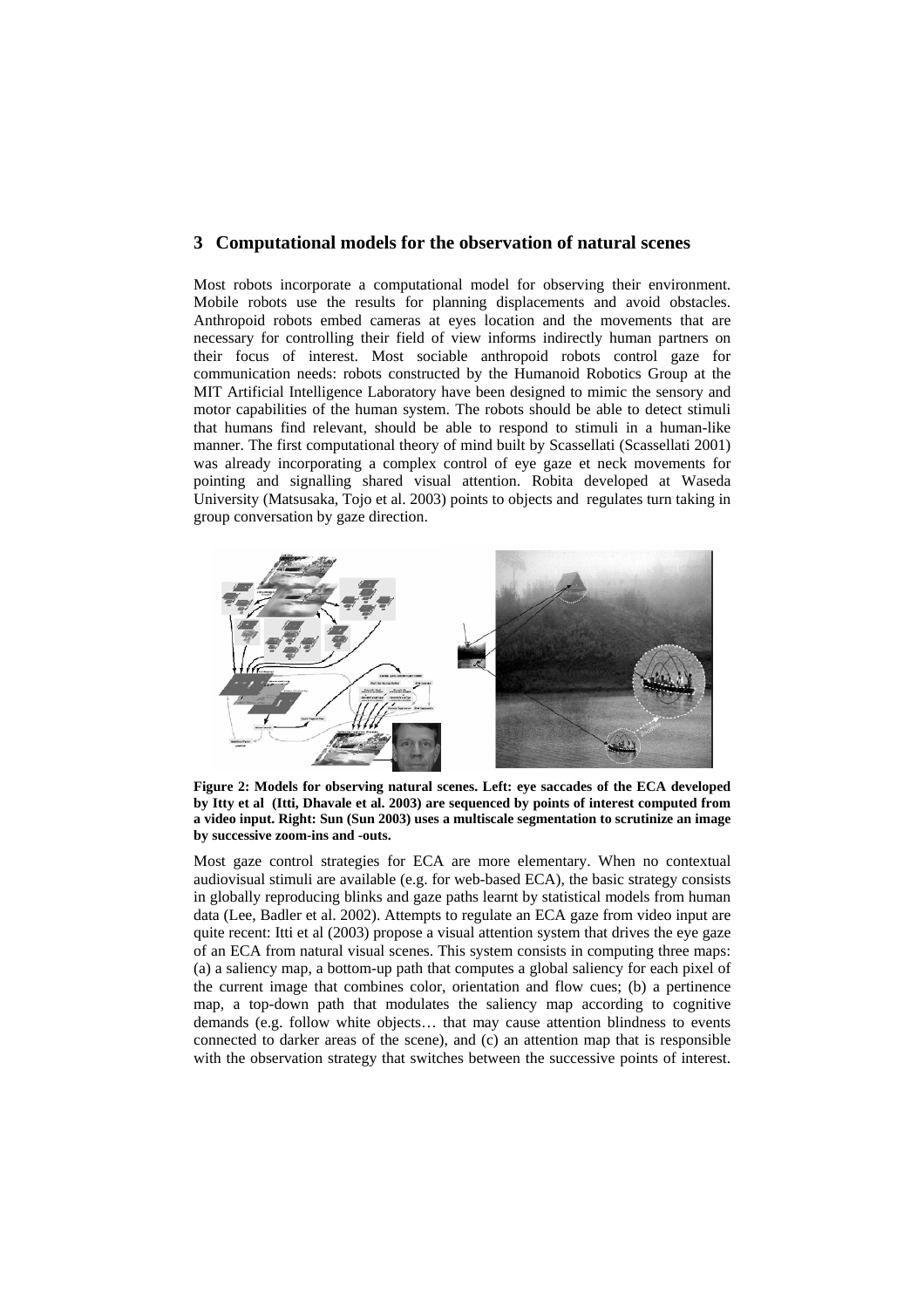The attention map also handles temporary Inhibition Of Return (IOR) so that all points of interest in a scene have a chance to be in focus. Although mostly tested on still images, the object-based attention framework proposed by Sun (2003) is based on a multi-scale segmentation of the image that computes a hierarchy of the points of interest as function of salience, granularity and size of the objects.

We recently implemented a eye gaze control system that builds on Itti et al proposal but replaces the pertinence and attention maps with a detector/tracker of regions of interest as well as with a temporary inhibition of return that rules the content of a small attention stack (Xu and Chun 2006) that memorizes position and appearance of previous regions of interest. The object detector is responsible for detecting known objects (such as faces) that triggers further predetermined hierarchical scrutation (such as focus on mouth and eyes for speaking faces) and for building statistical models of the shape and appearance of unknown objects (based yet on color histogram). If necessary, the detector uses the built characteristics to perform a smooth pursuit using a Kalman filter (see Figure 3). Once the object of interest does not move and fixation has been long enough for recognizing/building a model of the object, the object is pushed in the attention stack and the system seeks for the next salient object. While none is found, the system pops back the objects stored in the attention stack. The stack is also used for storing temporally the characteristics of an object that has not been entirely processed when a more salient object bumps in the scene: the exogenous stimulus is urgently processed and the system goes back to its normal sequential exploration.

Two natural videos have been used for testing (see Figure 3): the first scene features a subject waiving colored objects in front of him while the second one features several person passing behind a subject facing the camera. Gaze patterns computed by our system have been compared to human ones recorded using a non invasive Tobii® eyetracker: main differences occur when innate objects have a stronger intrinsic salience than faces in the scene (see Figure 4). Subjects are in fact more sensitive to faces than clothing since human faces are of most importance for understanding natural scenes. When interacting with people, events occurring in the immediate environment have also an impact on gaze and gaze interpretation. For instance, Pourtois et al (2004) have shown that facial expressions of your interlocutor is interpreted very differently depending on whether his gaze are directed to you or not.



**Figure 3: An ECA exploring a visual scene. The ECA scrutinizes a real scene displayed on a transparent screen. Key frames are displayed. A black circle materializes the point of interest for each image. Top: a subject waves a blue book in front of the ECA and the**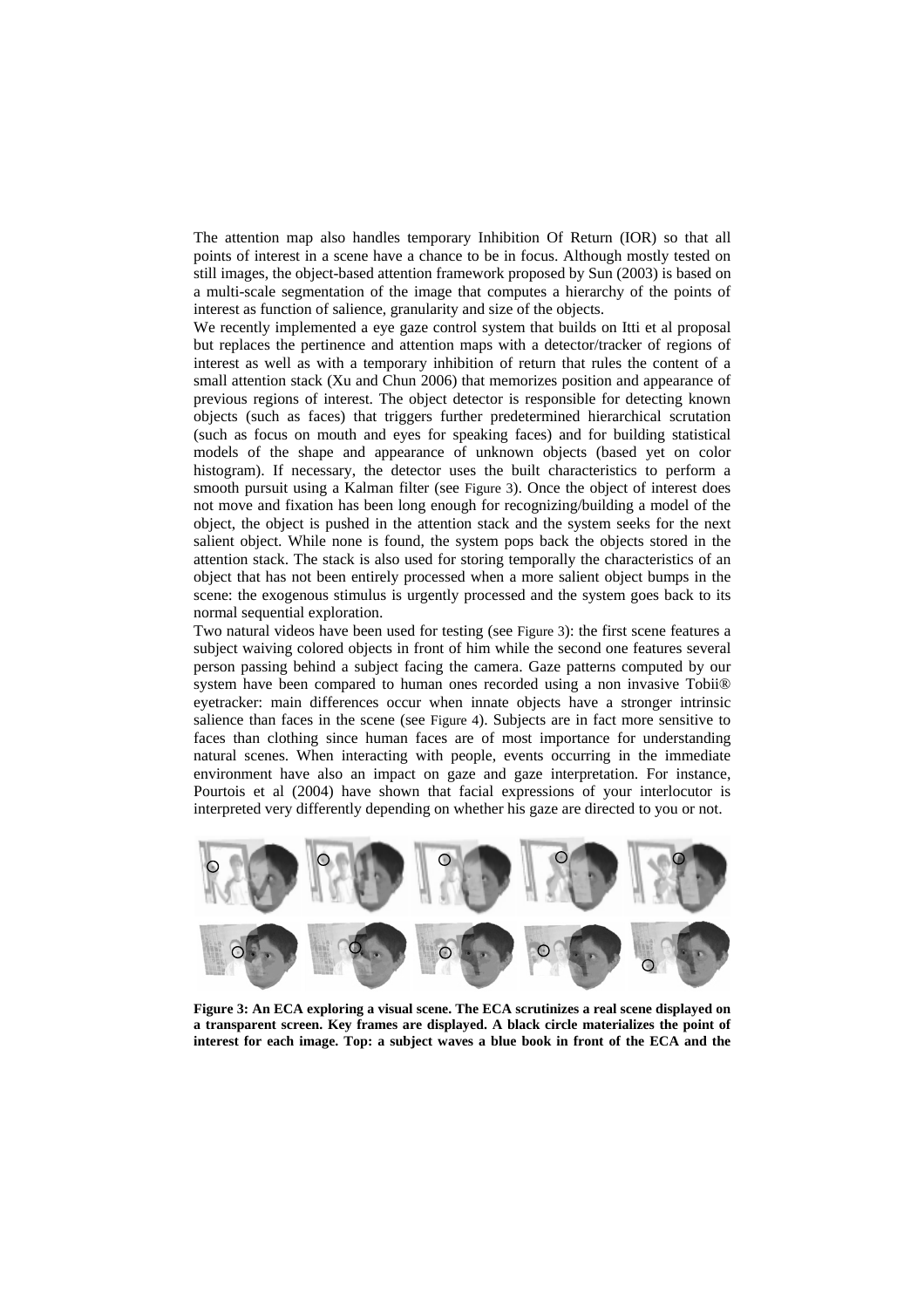**module responsible for smooth pursuit controls the gaze. Bottom: a person passes behind the interlocutor and a saccade is performed to track this new object of interest.** 



**Figure 4: Comparing gaze trajectories (top: horizontal displacement; bottom vertical displacement) generated by our eye gaze control system with those recorded from subjects observing the same scene (the colored gauge is obtained by computing the variance between 5 subjects). Major differences (enlightened) are observed in vertical displacement where the control system is sometimes attracted by saturated colors of clothes of people passing in the background rather than their faces.** 



|               | $\overline{\phantom{0}}$<br>00:07:32.000 | 00:07:33.000 | 00:07:34.000 | 00:07:35.000 |           | 00:07:36.000 | 00:07:37.000 | 00:07:38.000 |      | 00:07:39.000    | .<br>00:07:40.000 |  |
|---------------|------------------------------------------|--------------|--------------|--------------|-----------|--------------|--------------|--------------|------|-----------------|-------------------|--|
| ▵             | <b>The Sea</b>                           |              |              |              |           |              |              |              |      | <b>Thomas A</b> |                   |  |
|               | 1111<br>00:07:32.000                     | 00:07:33.000 | 00:07:34.000 | 00:07:35.000 |           | 00:07:36.000 | 00:07:37.000 | 00:07:38.000 |      | 00:07:39.000    | 00:07:40.000      |  |
| Master        |                                          |              |              |              |           |              |              |              |      |                 |                   |  |
| Gerard action |                                          |              |              |              |           |              |              |              |      |                 |                   |  |
| Gerard Gaze   |                                          |              |              |              |           |              |              |              |      |                 |                   |  |
| Alix_action = | listening                                |              |              |              |           |              |              |              |      | prephon         | speaking          |  |
| Alix_Gaze     | mouth                                    |              | l ria I nose | mouth        | right_eye | mouth        |              |              | else | leise           | mouth             |  |

**Figure 5: Screenshot of the labeling framework for face-to-face interaction data (using the ELAN editor® www.mpi.nl/tools/elan.html). The female listener fixates either the mouth or the right eye of the male speaker when he is uttering a SUS utterance (see text).**

#### **4 Gaze patterns in face-to-face interaction**

When interacting, people mostly gaze at the other's face and gesturing. While speech is clearly audiovisual (Stork and Hennecke 1996), facial expressions and gaze also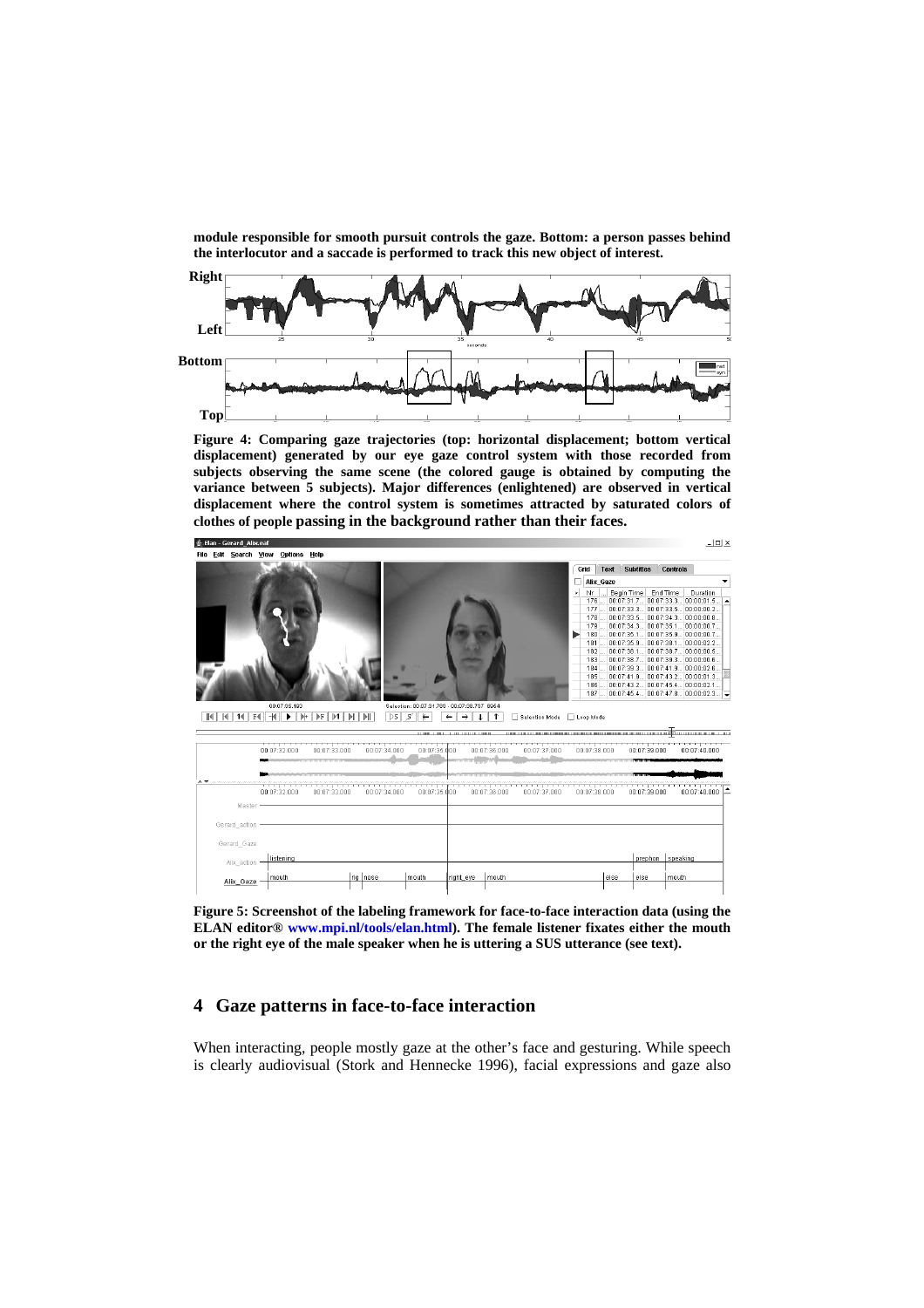inform us about the physical, emotional and mental state of the interlocutor. Together with gesturing, they participate in signaling discourse structure, ruling turn taking and maintaining mutual interest. Context-aware ECA should be reactive to gaze patterns of their interlocutors and implement these complex interaction rules (Thórisson 2002). Most data on eye movement of perceivers during audiovisual speech perception have been gathered using non interactive audiovisual recordings (Vatikiotis-Bateson, Eigsti et al. 1998). Several experiments have however shown that live gaze patterns are significantly different from screening (Gullberg and Holmqvist 2001): social rules have in fact a strong impact on communication when interacting face-to-face.

We conducted preliminary experiments for determining the natural gaze interplays between interlocutors according to their social status, their roles in the conversation and the dialog task. We illustrate below the complex gaze patterns already observed in a simple task such as repeating the other's utterance. The experimental setting involves two cameras coupled with two eye trackers (see Figure 1b) that monitor the gaze patterns of the interlocutors when interacting through two screens. We checked that this setting enables an acceptable spatial cognition so that each interlocutor correctly perceives what part of his face the other is looking at. The task just consisted in a speech game where Semantically Unpredictable Sentences (see Benoît, Grice et al. 1996, for description of SUS) uttered by one speaker in noisy environment have to be repeated with no error by his interlocutor. The speaker has of course to correct the repeated utterance as long as the repetition is incorrect. Mutual attention is thus essential to the success of interaction. Preliminary results (see Table 1) confirm for example that prephonatory (preparing to speak) activity is characterized by a gaze away from the face of the interlocutor. Eyes and mouth are all scrutinized when first listening to SUS whereas gaze during verification is focused on the mouth: gaze patterns are of course highly depending on cognitive demands (Yarbus 1967).

|           |              | Regions of the face of Y gazed by X |          |           |       |  |  |  |  |
|-----------|--------------|-------------------------------------|----------|-----------|-------|--|--|--|--|
| SUS giver | Actions of X | Mouth                               | Left eye | Right eye | Other |  |  |  |  |
| X         | Prephonatory | 48,1                                | U        | 6.9       | 45,0  |  |  |  |  |
|           | Speaking     | 91,6                                |          | 5,1       | 3,3   |  |  |  |  |
|           | Listening    | 82,0                                |          | 6,7       | 11,3  |  |  |  |  |
|           | Listening    | 64,0                                | 14,6     | 17,8      | 3,6   |  |  |  |  |
|           | Speaking     | 48,4                                | 29,2     | 19,2      | 3,2   |  |  |  |  |
|           | Prephonatory | 18.7                                | 10,2     | 37,6      | 33,5  |  |  |  |  |

**Table 1: Gaze data from speaker X when interacting with speaker Y. A turn consists in trying to repeat a SUS uttered by the partner with no error. Percentage of time spent on mouth and eyes regions is given for various actions and roles of the interlocutors.** 

## **5 Comments**

A control model for eyes direction should not only rely on a context-aware multimodal scene analysis and a basic comprehension of the user's intentions and social rules but also rely on a faithful scene synthesis. Gaze patterns should be rendered so that human partners perceive the intended multimodal deixis and mutual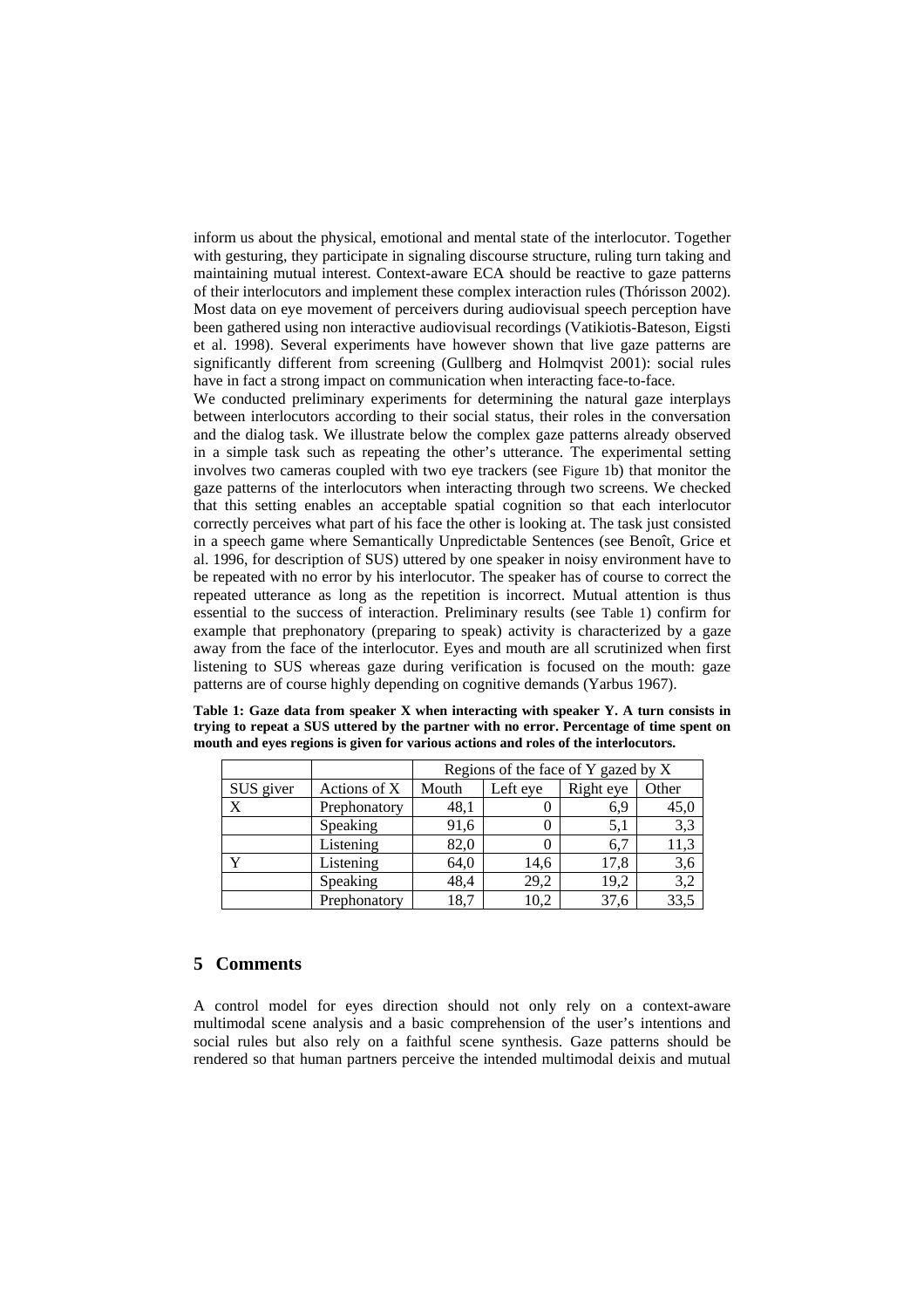attention. In a preceding paper (Raidt, Bailly et al. 2006), we have shown that our ECA is able to efficiently attract users' attention towards its focus of interest. We currently investigate the impact of the eye gaze rendering on performance. Eyelids deformations as well as head movements participate to the elaboration of gaze direction: adequate prediction of these deformations according to gaze direction reinforces perception of spatial cognition.



**Figure 6: A 3D statistical shape model that reproduces geometric deformations of the eyelids of one subject depending on gaze direction.** 

# **6 Conclusions**

This paper sketches a research framework for giving ECA the gift of situated human interaction. The landscape on eye gaze research is of course incomplete and gaze is one part of the facial actions that humans involve in face-to-face conversation. Gestural scores should be properly orchestrated so that complementary and redundant information is delivered at the right tempo to the interlocutor. Human behavior is so complex and subtle that computational models should be grounded on quantitative data (please refer for example to Bailly, Elisei et al. 2006, for a study of facial movements involved in conversation). Interaction rules should be completed with interaction loops that take into account the necessary coupling between signals extracted by a detailed multimodal scene analysis and the comprehension of the discourse and speaker's desires and beliefs that the artificial intelligence is able to built. Part of the success and realism of the interaction is surely in the intelligent use the artificial intelligence can make of the symptoms of the comprehension of the interaction the human partners who are present in the scene offer for free.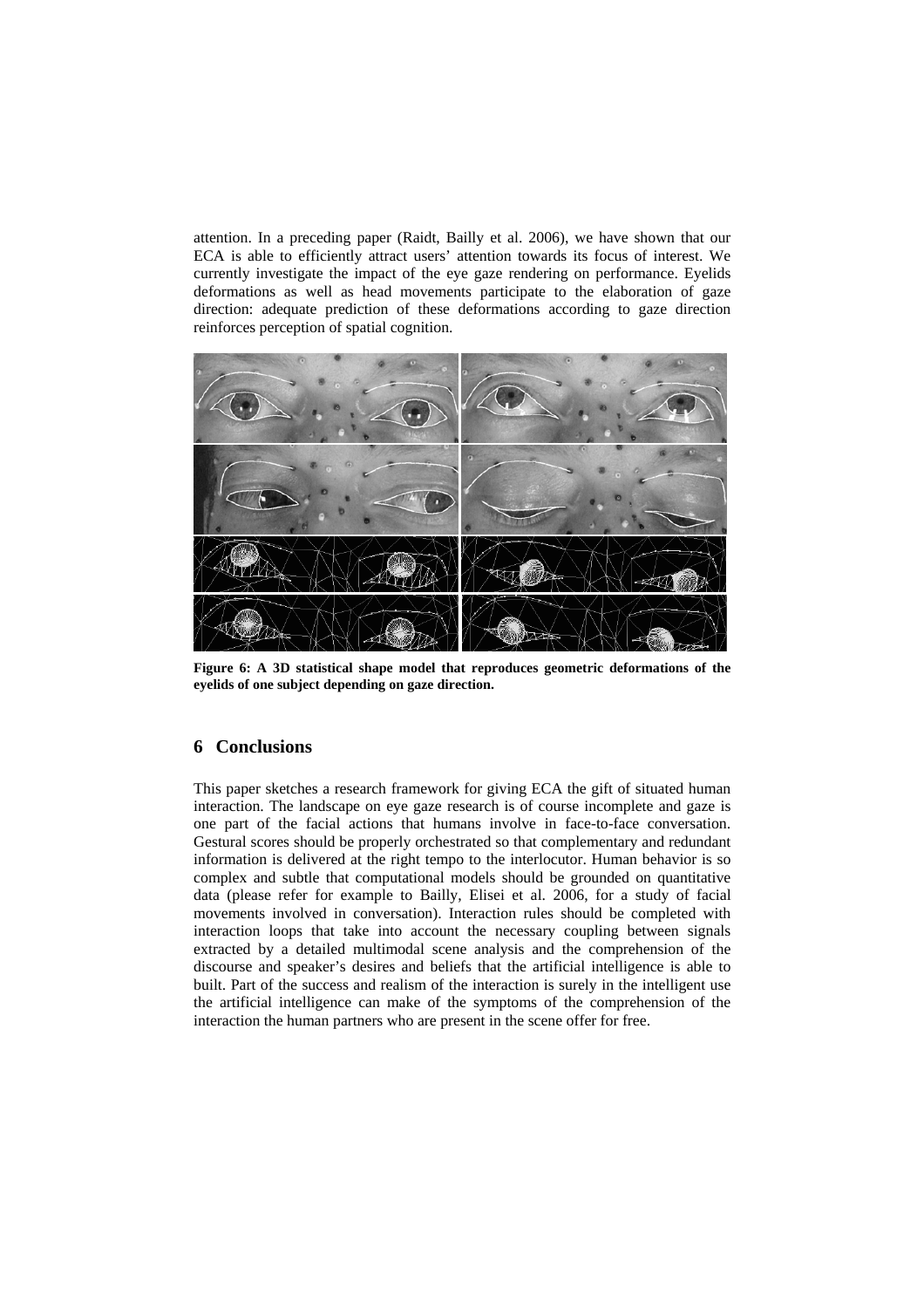#### **7 Acknowledgments**

The authors want to thank Jan Cornelis, Hichem Sahli and Werner Verhelst for their kind invitation. The technical support from Alain Arnal and Christophe Savariaux was essential. This work is financed by the GIS PEGASUS, the ELESA research federation and the Presence project of the Cluster Rhones-Alpes InfoLog.

## **References**

- Argyle, M. and M. Cook (1976). Gaze and mutual gaze. London, Cambridge University Press.
- Bailly, G., F. Elisei, P. Badin and C. Savariaux (2006). Degrees of freedom of facial movements in face-to-face conversational speech. International Workshop on Multimodal Corpora, Genoa - Italy: 33-36.
- Baron-Cohen, S., A. Leslie and U. Frith (1985). "Does the autistic child have a "theory of mind"?" Cognition 21: 37-46.
- Benoît, C., M. Grice and V. Hazan (1996). "The SUS test: A method for the assessment of text-to-speech synthesis intelligibility using Semantically Unpredictable Sentences." Speech Communication **18**: 381-392.
- Carpenter, M. and M. Tomasello (2000). Joint attention, cultural learning and language acquisition: Implications for children with autism. Communicative and language intervention series. Autism spectrum disorders: A transactional perspective. A. M. Wetherby and B. M. Prizant. Baltimore, Paul H. Brooks Publishing. **9:** 30–54.
- Cassell, J., J. Sullivan, S. Prevost and E. Churchill (2000). Embodied Conversational Agents. Cambridge, MIT Press.
- Clodic, A., S. Fleury, R. Alami, R. Chatila, G. Bailly, L. Brèthes, M. Cottret, P. Danès, x. Dollat, F. Elisei, I. Ferrané and M. Herrb (2006). Rackham: an interactive robot-guide. IEEE International Workshop on Robots and Human Interactive Communications, Hatfield, UK
- Driver, J., G. Davis, P. Riccardelli, P. Kidd, E. Maxwell and S. Baron-Cohen (1999). "Shared attention and the social brain : gaze perception triggers automatic visuospatial orienting in adults." Visual Cognition **6** (5): 509-540.
- Geiger, G., T. Ezzat and T. Poggio (2003). Perceptual evaluation of video-realistic speech. CBCL Paper #224/AI Memo #2003-003, Cambridge, MA, Massachusetts Institute of Technology.
- Grossberg, S. (2003). "How does the cerebral cortex work? development, learning, attention, and 3d vision by laminar circuits of visual cortex." Behavioral and Cognitive Neuroscience Reviews **2**: 47-76.
- Gullberg, M. and K. Holmqvist (2001). Visual attention towards gestures in face-toface interaction vs. on screen. International Gesture Workshop, London, UK: 206-214.
- Itti, L., N. Dhavale and F. Pighin (2003). Realistic avatar eye and head animation using a neurobiological model of visual attention. SPIE 48th Annual International Symposium on Optical Science and Technology, San Diego, CA: 64-78.